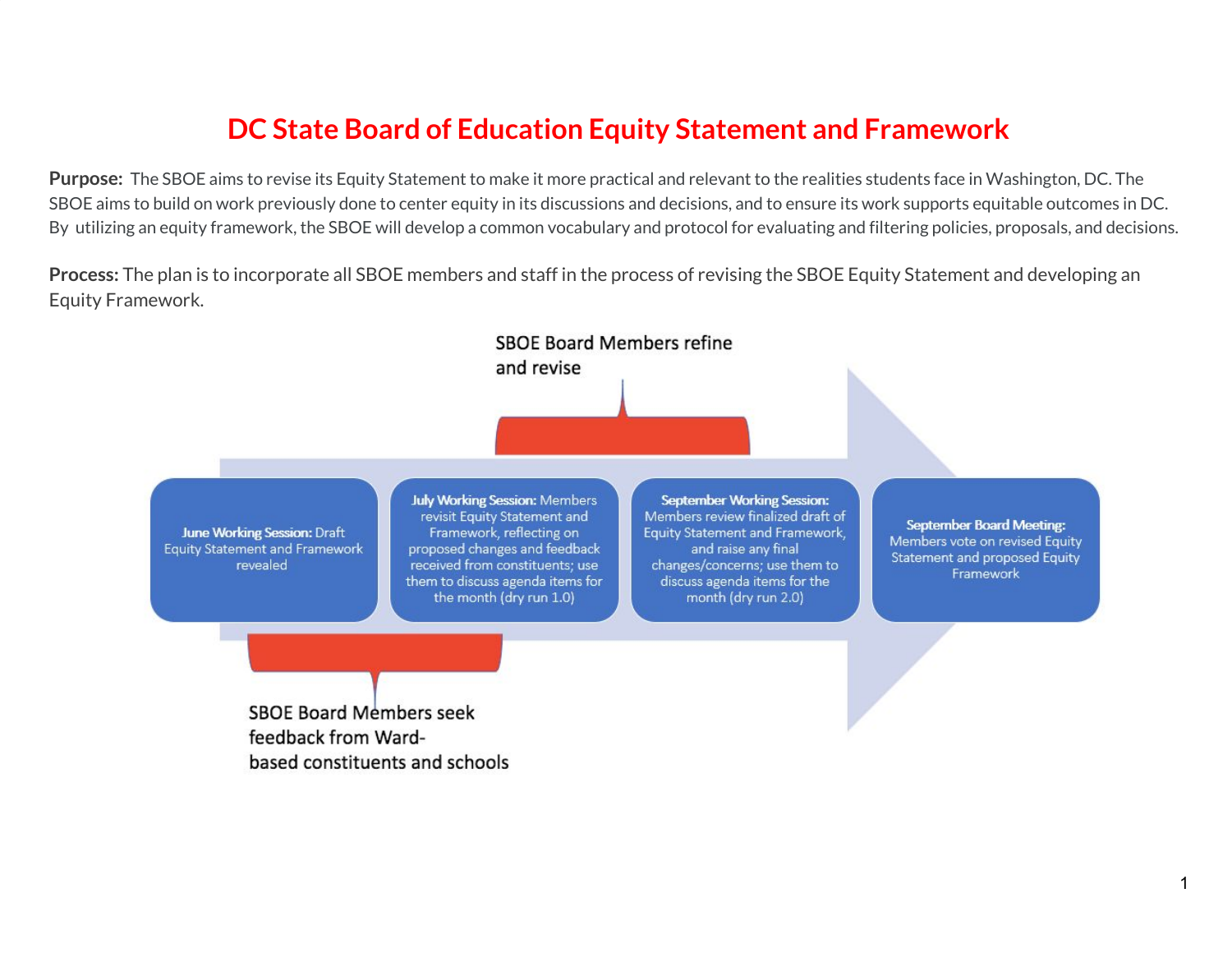### **DC State Board of Education Equity Statement**

Last Updated: August 2020

The DC State Board of Education acknowledges that institutional racism and inequitable policies have contributed to uneven outcomes and opportunity gaps for various student groups.

The State Board believes all students deserve access to high-quality instruction and necessary support to meet their full potential according to a range of academic and 21st-century learning standards. The State Board believes all children, with the right support, can achieve at high levels and become well-rounded individuals who are engaged in their communities and have the freedom to choose the college or career of their liking: the primary objective of Pre-K–12 education.

To ensure the success of every public school student in the District of Columbia and the reduction of disparities between students, the State Board will:

- Identify priority issues that disproportionately hurt and hinder the educational experience of vulnerable students;
- Use its platform to generate public attention and a public policy focus on these issues and their solutions;
- Support and promote the equity-focused work of the Office of the Student Advocate and Office of the Ombudsman for Public Education;
- Promote and support state-level education policies that address these needs; and
- Promote transparency that allows the State Board and others to ensure that schools adhere to state policies.

The State Board will use its Equity Framework to decide on its actions and the issues it advocates for, focused on:

- Improving outcomes for students designated as at-risk through high-quality instruction and necessary support.;
- Increasing the representation of groups that have been historically marginalized in the District's teacher and administrator workforce and through the functions of the State Board;
- Expanding **access** to culturally relevant pedagogy within DC schools and anti-racist professional development opportunities for DC educators and State Board staff.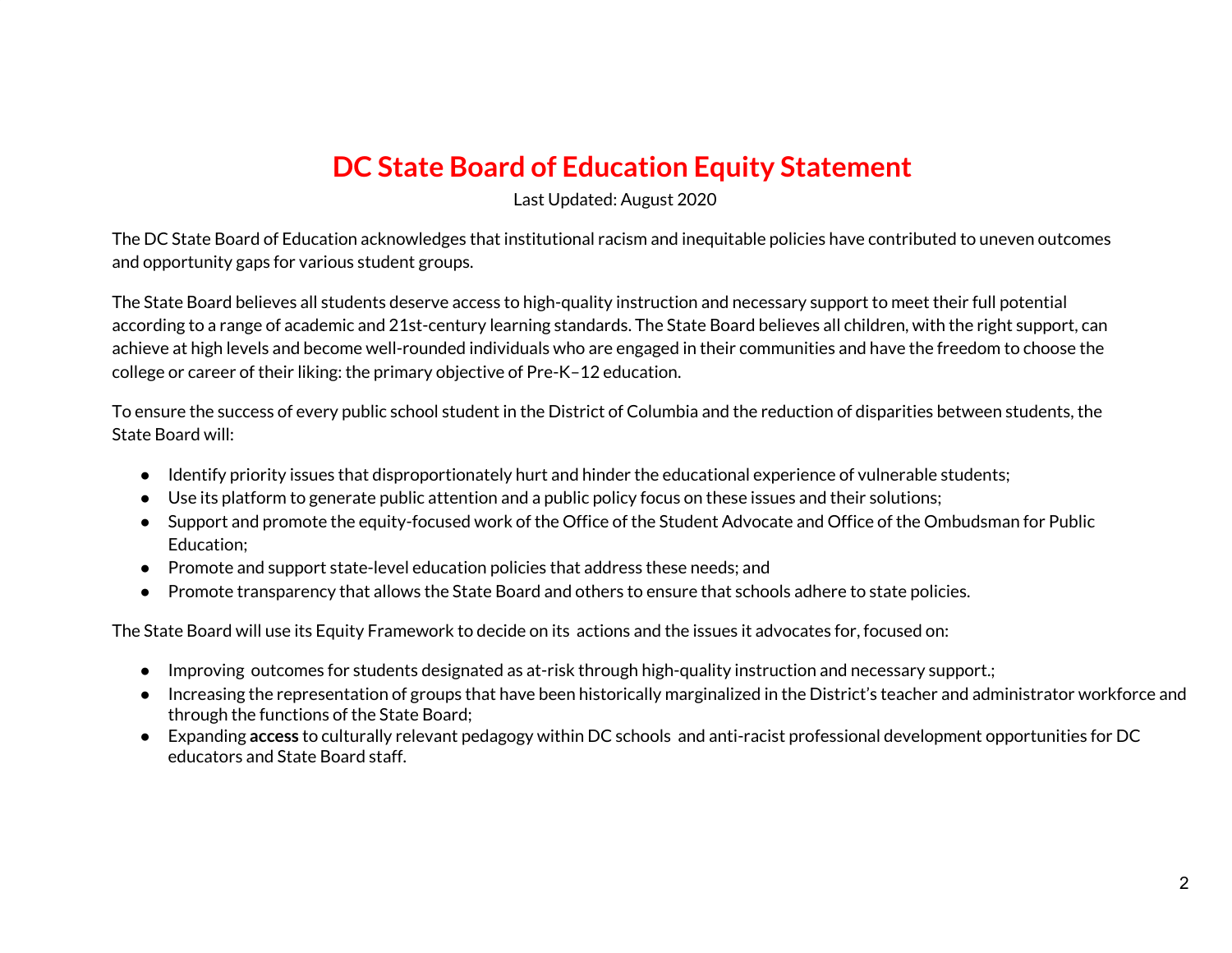# **DC State Board of Education Equity Framework**

Last Updated: August 2020

**SBOE Equity Framework:** By utilizing an Equity Framework, the State Board aims to provide a common vocabulary and protocol for evaluating and filtering policies, proposals, and decisions. By adopting such a framework, the State Board acknowledges these areas as priority on a perpetual basis. The Equity Framework stands to serve as an institutional guiding force for the State Board's work through changes in its leadership from year to year or the numerous issues that arise any given year. There are *three* **framework focus areas** that organize the State Board's Equity Framework, including:

1) improving student learning and academic outcomes for students designated as at-risk

2) increasing the representation of groups that have been historically marginalized, and

3) expanding access to culturally relevant pedagogy and anti-racist professional development.

The Equity Framework's focus areas are intentionally broad so as to not overly limit the State Board's actions. Understanding the limitation of the State Board's authority over the District's public schools, the State Board's focus on the Equity Framework will be used primarily to inform internal functions and decisions—though there will be times the State Board will seek to influence related discussions and decisions in the broader District education landscape.

| <b>Framework Focus Area</b>                                                 | <b>Guidance</b>                                                                                                                                                                                                                                            |
|-----------------------------------------------------------------------------|------------------------------------------------------------------------------------------------------------------------------------------------------------------------------------------------------------------------------------------------------------|
| <b>Student Learning and</b><br><b>Academic</b><br><b>Outcomes</b>           | The DC State Board of Education will advocate for and take action to improve outcomes for students designated as at-risk<br>through high-quality instruction and necessary support.                                                                        |
| <b>Student, Educator, Community,</b><br>and Human Capital<br>Representation | The DC State Board of Education will advocate for and take action to increase the representation of groups that have been<br>historically marginalized in the District's teacher and administrator workforce and through the functions of the State Board. |
| <b>Educator and</b><br><b>Team Cultural Competency</b>                      | The DC State Board of Education will advocate for and take action to expand access to culturally relevant pedagogy within<br>DC schools and anti-racist professional development opporutnities for DC educators and State Board staff.                     |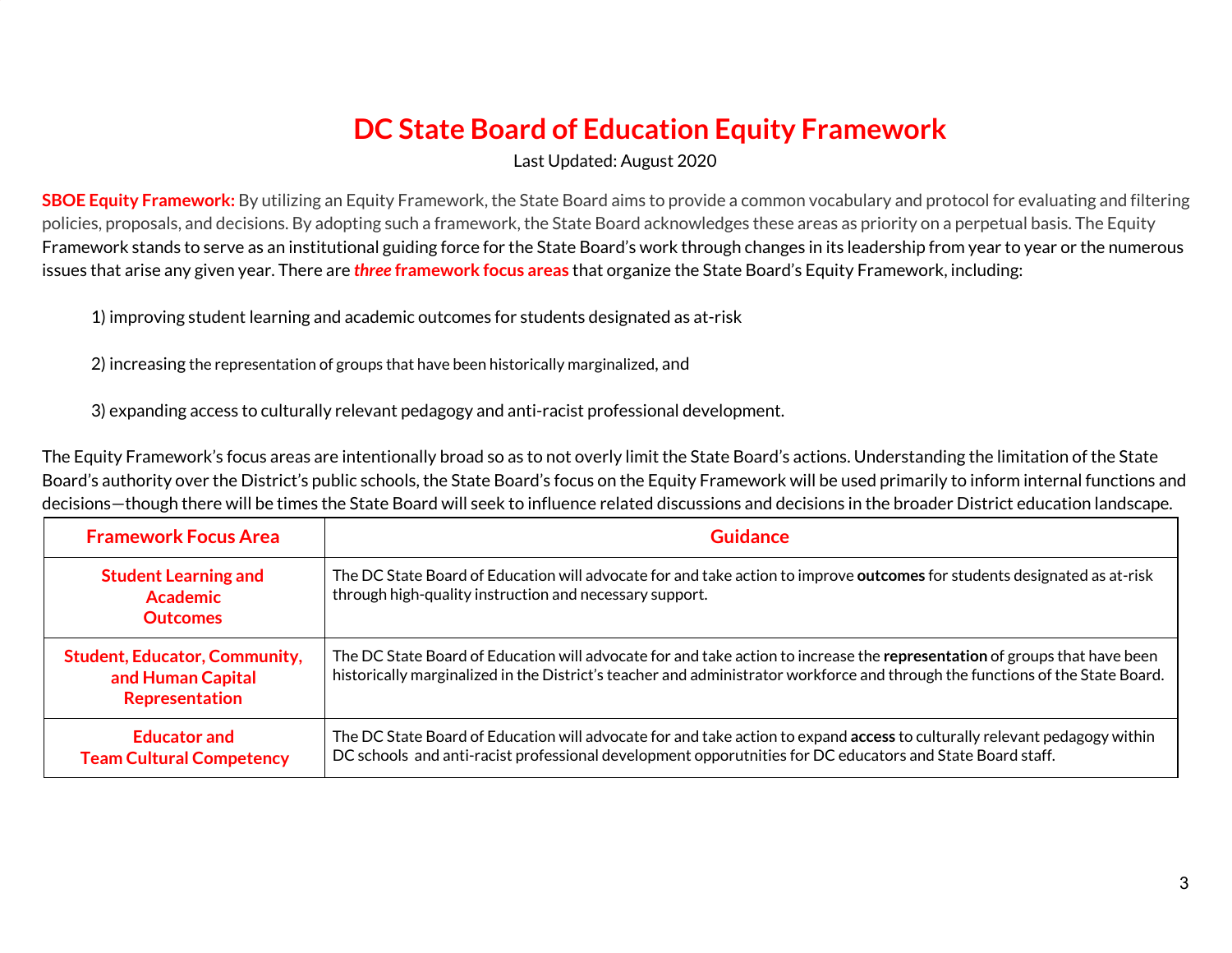| <b>Framework</b><br><b>Focus Area</b>                                                    | <b>Guidance</b>                                                                                                                                                                                                                                                                    | <b>Justification</b>                                                                                                                                                                                                                                                                                                                                                                                                                                                                                                                                                                                                                                                                                                                 | <b>Example</b><br>This could look like                                                                                                                                                                                                                                                                                                                                                                                                                                                                              |
|------------------------------------------------------------------------------------------|------------------------------------------------------------------------------------------------------------------------------------------------------------------------------------------------------------------------------------------------------------------------------------|--------------------------------------------------------------------------------------------------------------------------------------------------------------------------------------------------------------------------------------------------------------------------------------------------------------------------------------------------------------------------------------------------------------------------------------------------------------------------------------------------------------------------------------------------------------------------------------------------------------------------------------------------------------------------------------------------------------------------------------|---------------------------------------------------------------------------------------------------------------------------------------------------------------------------------------------------------------------------------------------------------------------------------------------------------------------------------------------------------------------------------------------------------------------------------------------------------------------------------------------------------------------|
| <b>Student Learning</b><br>and<br><b>Academic</b><br><b>Outcomes</b>                     | The DC State Board of<br>Education will advocate for<br>and take action to improve<br>outcomes for students<br>designated as at-risk<br>through high-quality<br>instruction and necessary<br>support.                                                                              | Despite the District's improving schools, numerous<br>student groups continue to lag behind their peers on<br>nearly all performance metrics and there is disparate<br>access to well-rounded curricula. In order to achieve<br>true education equity in the District and contribute to a<br>greater balance of life outcomes for residents,<br>accelerating performance for students identified as<br>at-risk is paramount.                                                                                                                                                                                                                                                                                                         | As the State Board weighs important decisions, the Board will<br>examine and work to explain how said decisions work to improve<br>outcomes for severely disadvantaged student groups.<br>Ωr<br>As part of its regular functions, the Board will regularly examine<br>student academic achievement and growth data; making<br>connections to other important data points (i.e., attendance data).                                                                                                                   |
| Student,<br>Educator,<br>Community, and<br><b>Human Capital</b><br><b>Representation</b> | The DC State Board of<br>Education will advocate for<br>and take action to increase<br>the representation of<br>groups that have been<br>historically marginalized in<br>the District's teacher and<br>administrator workforce<br>and through the functions<br>of the State Board. | Fair and equitable representation is essential for the<br>State Board to affirm all student identities, reflect a<br>range of constituent voices, and ensure the State Board<br>reviews educational decisions in a comprehensive way.<br>The same is true for DC's public schools. Research is<br>clear: numerous student groups perform better as they<br>see themselves reflected in their teachers, curricular<br>materials, and a school's culture and environment.                                                                                                                                                                                                                                                              | As the State Board works to revamp DC social studies standards,<br>the Board will work to increase the representation of historically<br>marginalized groups in DC's learning standards.<br>Оr<br>As the State Board convenes a panel on a topic, the Board will<br>ensure there is an adequate representation of women, people of<br>color, LGBTQ+ individuals.<br>Or<br>The State Board will work to highlight shifting demographics in<br>DC schools' workforce.                                                 |
| <b>Educator and</b><br><b>Team Cultural</b><br><b>Competency</b>                         | The DC State Board of<br>Education will advocate for<br>and take action to expand<br>access to culturally relevant<br>pedagogy within DC schools<br>and anti-racist professional<br>development opportunities<br>for DC educators and State<br>Board staff.                        | Culturally relevant education is a conceptual<br>framework that recognizes the importance of including<br>students' cultural backgrounds, interests, and lived<br>experiences in all aspects of teaching and learning<br>within the classroom and across the school<br>(Ladson-Billings, 1994, 2009; Milner, 2017). Culturally<br>relevant education is viewed as critical in improving<br>student engagement and achievement, and college<br>readiness and success for all youth, particularly for<br>youth of color. In order for parents, educators, and<br>elected officials to affirm students' backgrounds and<br>work to dismantle inequitable systems, equity-focused,<br>anti-racist professional development is essential. | As the State Board 's leadership engages in discussion with<br>external stakeholders (e.g., DCPS Chancellor), there will be<br>efforts to understand and influence expanding access to<br>culturally relevant pedagogy for teachers (emphasis here is on<br>influence since the State Board doesn't have authority to make<br>this decision)<br>Or<br>The State Board will ensure team members have access to<br>ongoing professional development opportunities and will treat<br>this as a top budgetary priority. |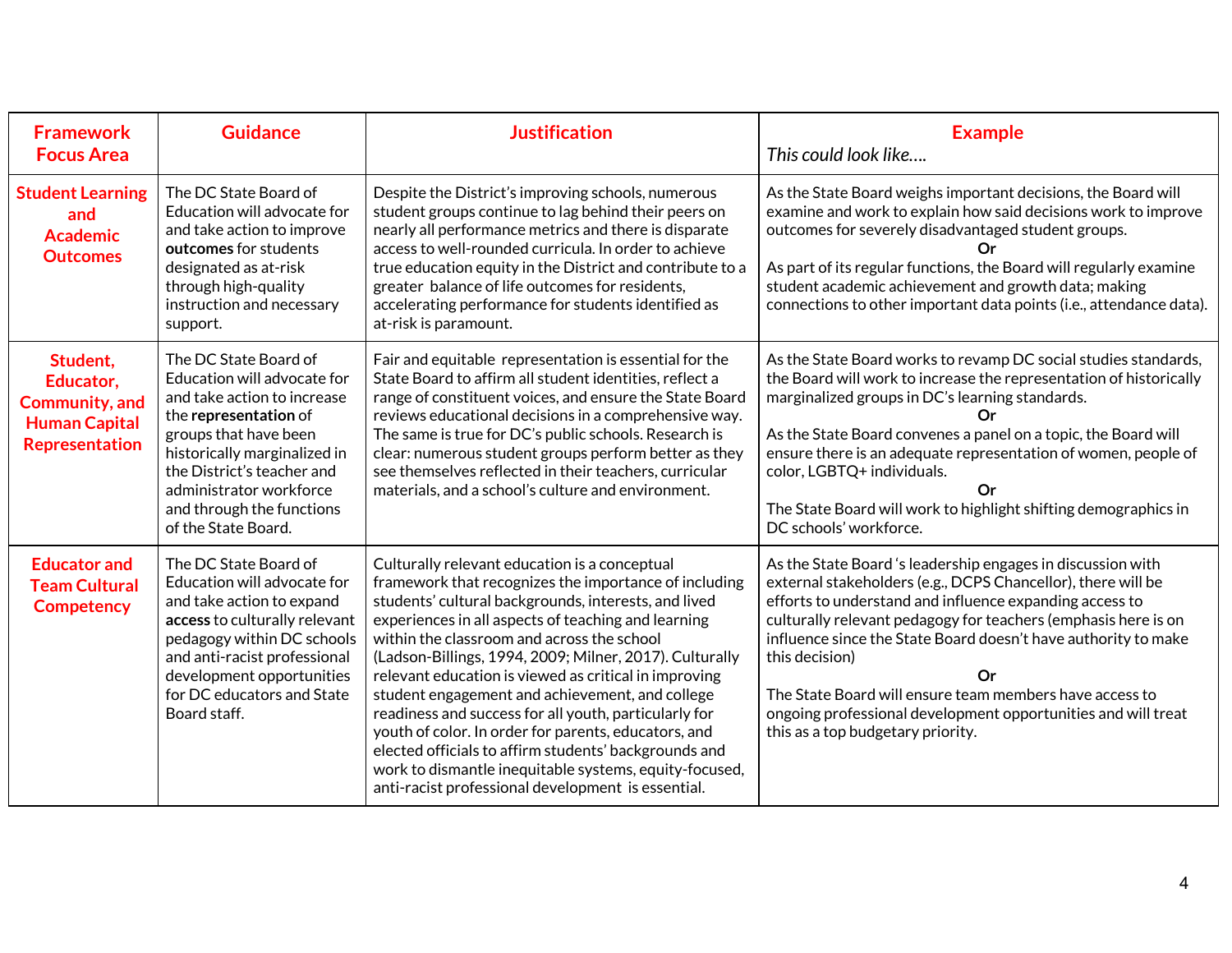| <b>Key Terms</b>                                   | <b>Definition</b>                                                                                                                                                                                                                                                                                                                                                                       |  |
|----------------------------------------------------|-----------------------------------------------------------------------------------------------------------------------------------------------------------------------------------------------------------------------------------------------------------------------------------------------------------------------------------------------------------------------------------------|--|
| 21st-century<br>learning standards                 | Learning, literacy, and life skills that bridge knowledge, skills, and dispositions of students from the core academic areas to<br>real-life applications in the areas of critical thinking, collaboration, communication, media literacy, technology literacy,<br>leadership, flexibility, and productivity.                                                                           |  |
| <b>Anti-racist</b>                                 | A person who actively opposes racism and promotes racial tolerance.                                                                                                                                                                                                                                                                                                                     |  |
| <b>Education Equity</b>                            | Based on the principles of fairness and justice in allocating resources, opportunity, treatment, and success for every student,<br>educational equity promotes the real possibility of equality of educational results for each student and between diverse groups<br>of students. Equity strategies are planned, systemic, and focus on the core of the teaching and learning process. |  |
| <b>Historically</b><br>marginalized groups         | Various groups of people, including people of color, women, and LGBTQ+, low-income, and, disabled individuals, who have<br>historically been oppressed.                                                                                                                                                                                                                                 |  |
| <b>Institutional Racism</b>                        | The systematic distribution of resources, power and opportunity in our society to the benefit of people who are white and the<br>exclusion of people of color.                                                                                                                                                                                                                          |  |
| <b>Severely</b><br>disadvantaged<br>student groups | Represented as the District's "at-risk" student group, comprised of students whose families qualify for government assistance<br>programs Temporary Assistance for Needy Families or the Supplemental Nutrition Assistance Program; who are identified as<br>homeless or in foster care; or who are high school students at least one year older than the expected age for their grade. |  |
| <b>Opportunity Gap</b>                             | The difference in opportunities and resources available to a person and their white and/or more affluent peers based on<br>arbitrary circumstances in which said person was born – such as their race, ethnicity, gender, zip code, and/or socioeconomic<br>status.                                                                                                                     |  |
| <b>Outcomes</b>                                    | The desired learning objectives or standards that schools and teachers want students to achieve, as well as the educational,<br>societal, and life effects that result from students being educated.                                                                                                                                                                                    |  |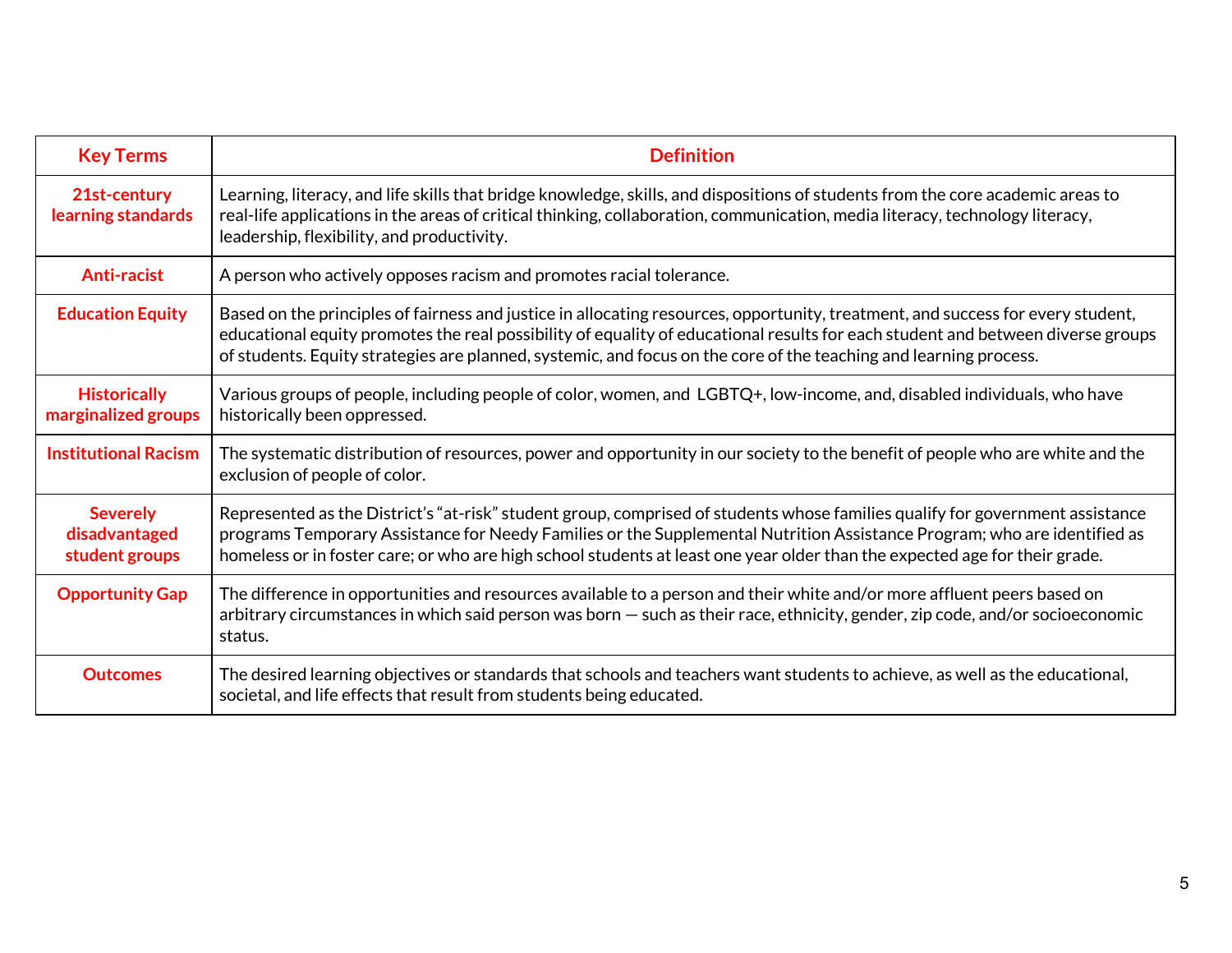### **Ways for the Board to Utilize its Equity Statement and Framework**

| <b>Equity Discussions and Learning</b>                        | The State Board will engage in ongoing equity-focused conversations.<br>Board retreat (bi-annual)<br>Voluntary Board book club<br>Staff discussions                                                                                                                                                                                                                                                                                                  |
|---------------------------------------------------------------|------------------------------------------------------------------------------------------------------------------------------------------------------------------------------------------------------------------------------------------------------------------------------------------------------------------------------------------------------------------------------------------------------------------------------------------------------|
| <b>Board Representation/Communication</b>                     | The State Board will inform and update the public on its equity work.<br>Share updates about equity work via newsletter<br>Post Equity Statement and Framework on SBOE website<br>Print Equity Statement and Framework on public agenda documents                                                                                                                                                                                                    |
| <b>Review Bylaws</b>                                          | The State Board will make changes to its bylaws to embed the Equity Framework as a central tool for<br>monitoring and evaluating its functions.                                                                                                                                                                                                                                                                                                      |
| <b>Guidance to Board members on using</b><br><b>Framework</b> | The State Board will create a guidance resource document for members that will detail the purpose and<br>function of the Board's Equity Statement and Framework and answer frequently asked questions.<br>• See protocol drafts here:<br>Annual Priority Analysis Protocol (Rep. O'Leary to draft)<br>$\circ$<br>Policy Analysis Protocol (Rep. Sutter to draft)<br>$\circ$<br>Annual Review Analysis Protocol (Rep. Wattenberg to draft)<br>$\circ$ |
| <b>SBOE Research</b>                                          | The State Board will fund research to advance issues related to its Equity Framework (as resources are<br>available).<br>Examples of what this could look like:<br>Retention of teachers of color (Teacher Attrition Committee)<br>$\bullet$<br>DC educational historical analysis: a review of changing demographics, school options, federal<br>and local policies (i.e., redlining) from home rule to present                                     |